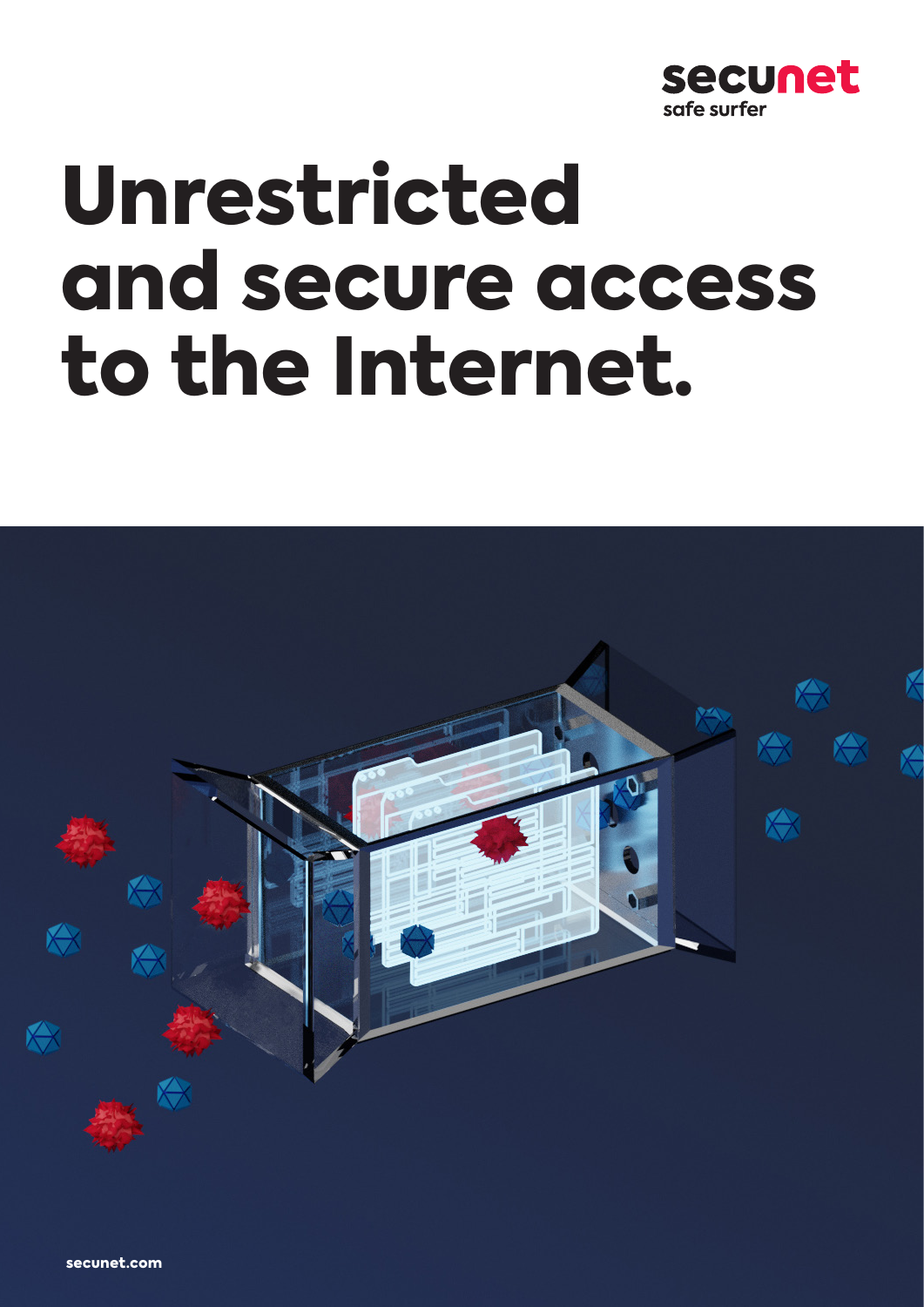Cyber attacks are steadily increasing in quality and quantity and, if successful, usually lead directly to the execution and propagation of malicious codes across trusted enterprise networks.

> Sensitive data leaks away unnoticed or is encrypted. There is a risk of massive productivity restrictions, data loss and damage to the company's image. The greatest threat still comes from Internet use at the workplace and cannot be reliably contained with classic protective measures such as virus scanners, firewalls or content filters. **The solution is isolation.**

### The principle of secunet safe surfer

Even the world's most secure browser does not offer sufficient protection if it is not also embedded in the most secure overall architecture. secunet safe surfer separates workstation systems from the Internet at the physical level.

This principle is based on the so-called ReCoBS architecture of the German Federal Office for Information Security (BSI).

## **Benefits**

- **■** Maximum security through physical separation of the workstation from the Internet
- **■** High level of user convenience – no functional restriction
- Various operating modes
- **■** Flexible licensing model
- High degree of automation
- **■** Configurable and integrable in the default application
- **■** ■Central management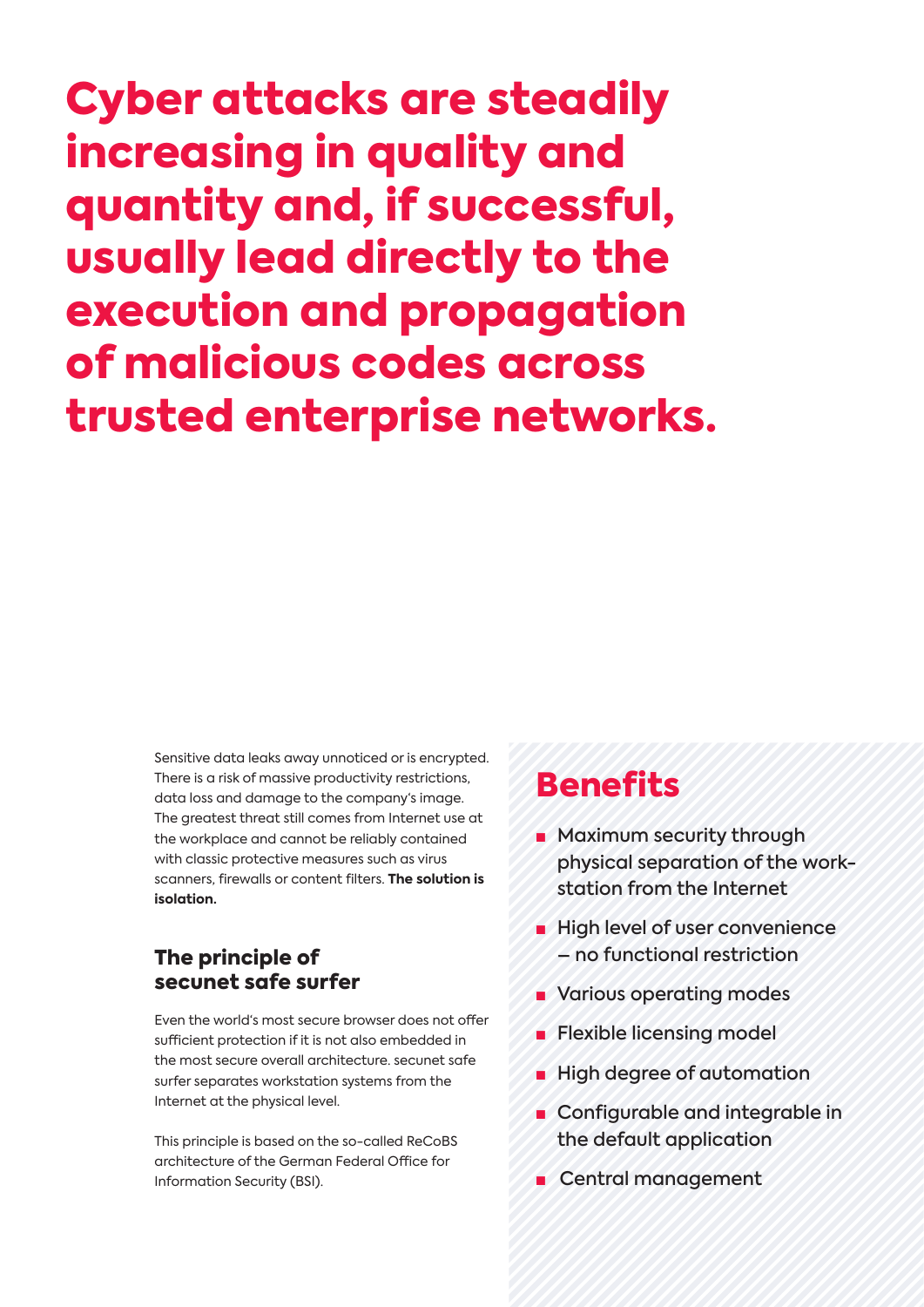Each browser session is executed in a compartmentalized environment within a specially hardened Linux system, which in turn runs in a separate network segment (DMZ) on so-called isolation systems. The browser is remotely controlled from the workstation via a secure channel. Only image and sound are transmitted.

The majority of attacks that target Windowsbased vulnerabilities are already successfully fended off in the Linux environment. Additional security mechanisms and zones in the overall architecture still reliably protect against attacks even if the browser has been compromised.

The physical separation of the workstation and the browser system also protects against hardwarerelated attacks such as Spectre, Meltdown, and ZombieLoad. In addition, all isolation systems are regularly restored to their original state in a tamper-proof manner. Any malicious code that may be present is effectively destroyed.

The user's workstation remains disconnected from the Internet at all times. The user is thus additionally protected against malicious codes from infected documents that have been downloaded to the workstation, e.g., via e-mail attachments or USB sticks.

#### **secunet safe surfer offers protection against**

- Novel and unknown attacks (zero-day exploits)
- **■** Targeted attacks (APT, Advanced persistent threats)
- **■** Browser vulnerabilities
- Infectious websites and e-mail attachments
- **■** Ransomware, Trojans, viruses, worms, drive-by downloads

#### Simple and comfortable without compromises

Security technologies can only be rolled out successfully if users are not restricted in their daily work. Ideally, they will not even notice any difference. For this reason, the usability of our solutions is always a key focus of development.

#### **The user uses secunet safe surfer like a native browser with all the comfort functions:**

- **■** Personal favorites/bookmarks
- **Password-free login**
- Display of all content with multimedia support
- File download and upload
- Copy & paste of texts in both directions

If functions are administratively restricted - e.g. no upload allowed - the user is informed via corresponding notifications. The user does not have to worry about the use of a local browser for sensitive intranet web applications. A conveniently managed browser switch allows the user to select the appropriate browser fully automatically.